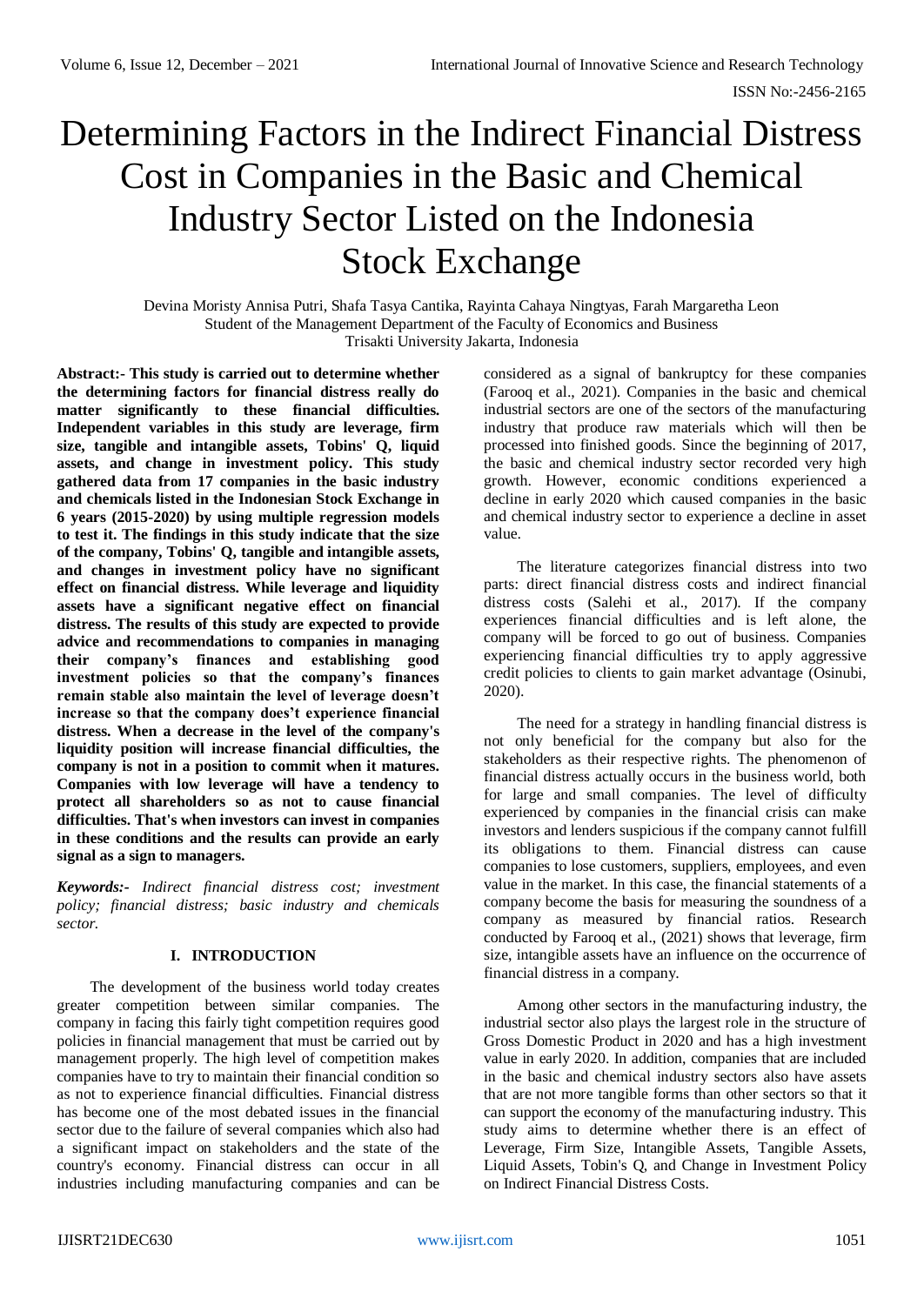# **II. LITERATURE REVIEW**

#### *A. Theoritical Basis*

## a) Indirect Financial Distress Cost

The stage of deteriorating financial conditions that occurs before bankruptcy or liquidity occurs is defined as financial distress (Platt and Platt, Fahmi, 2014). Financial difficulties occur due to the company's inability to meet short-term obligations include liquidity obligations. There are several kind of financial difficulties according to (Hidayat, 2014), which are: insolvency in bankruptcy, legal bankruptcy, economic failure, technical solvency, business failure.

## b) Leverage

Leverage is the company's ability to use fixed cost assets or funds to increase income (return) for company owners. According to Fitriyah and Hariyati (2013) the leverage ratio is the degree to which a company relies on debt financing. If management uses debt that is too large to fund the company's operations, problems that can occur are the payment of the remaining loan and interest in the future.

Leverage consists of financial leverage and operating leverage. Financial leverage occurs when the company's financial structure has debts/liabilities (Sunardi & Permana, 2019). Operating leverage is caused by partly fixed operating costs, while the increase in operating volume is large enough that profits can increase or decrease rather than changes in operating volume. According to Sartono (2016) leverage shows the proportion of debt capital used to finance an investment. Companies without leverage use their own capital as a whole.

# c) Firm Size

Firm size is a ratio that can classify large and small companies in various ways. The size of the company can be seen through the company's total assets. Companies with high total assets indicate that the company has reached maturity because the cash flow of the company is positive at that time and is considered promising in the long term (Siti Nurhotimah, 2015).

Potharla & Amirishetty (2021) say that large companies show better financial performance than small companies. If the company is experiencing a dis economies due to the inability to regulate the size of the company, this can result in lower financial performance and if left unchecked will experience financial difficulties.

Firm size is one indicator of the company's financial strength. Firm size is believed to affect the value of the firm, the larger the company, the easier it is for the company to obtain sources of funding. Sunardi L. H. (2017) shows that firm size has a positive impact on firm value.

# d) Intangible Assets

Intangible assets are non-monetary assets that can be identified without physical form, which is very important for management which can affect the company's performance for the long-term success of management. In order to carry out business processes so that the products produced are of higher quality and more innovative to provide more value for the company in the form of competitive advantage, it is an intangible asset related to knowledge and technology. (IAI, 2015). (Dalwai & Salehi, 2021) said that intangible assets are economic resources and an important factor in improving financial performance so that companies do not experience financial difficulties due to the decline in the company's intangible assets. In addition, intellectual capital is a form of intangible asset that has a role in innovation, value creation, and improving company performance.

# e) Tangible Assets

Tangible assets are the main reason to explain the company's capital structure (Charalambakis & Psychoyios, 2012). In general, tangible assets are more liquid than intangible assets. Tangible assets's ownership should provide companies with those assets with increased debt capacity. The composition of tangible assets is important to explain the level of debt in the company (Giambona, Golec, & Schwienbacher, 2014). Tangible assets that can be used in different industries should show a higher debt capacity for the company.

Tangible assets are stated to be very important for a company's ability to increase its leverage capacity. Giambona et al. (2014) showed that the smallest firm's assets, land and buildings, had the highest power effect on debt levels.

# f) Liquid Assets

The function of current assets and current liabilities and their composition is referred to as liquidity. The level of liquidity of a company depends on the amount of cash the company has. Cash, marketable securities, receivables and inventories are part of current liquid assets (Chambers & Lacey, 2011). Sutrisno (2012) states that liquidity is a ratio that shows the company's ability to meet obligations immediately. Obligations that must be met immediately are short-term debt. Obligations that must be met immediately are short-term debt. A company that can fulfill its financial obligations in a timely manner indicates that the company is in a liquid state. The level of company liquidity according to Syamsuddin (2009) can influence investors in making decisions to invest their capital, investors will prefer to invest in liquid companies. Companies that are able to meet shortterm debt well are called liquid companies.

#### g) Tobin's Q

Tobin's Q is used to analyze financial performance. Ferial et al (2016) say that Tobin's Q is a ratio that evaluates companies. Tobin's Q can also describe the effectiveness and efficiency of a company in utilizing its resources in the form of assets. Peters & Taylor (2017) say that Tobins Q is the ratio of the market value of capital to replacement costs and measures the investment opportunities of the company as a whole. According to (Naqsyabandi, 2015) Tobin's Q is the ratio of company value to asset value. If the results obtained are higher than before, the company can be said to be better at managing its assets so that it can increase profits.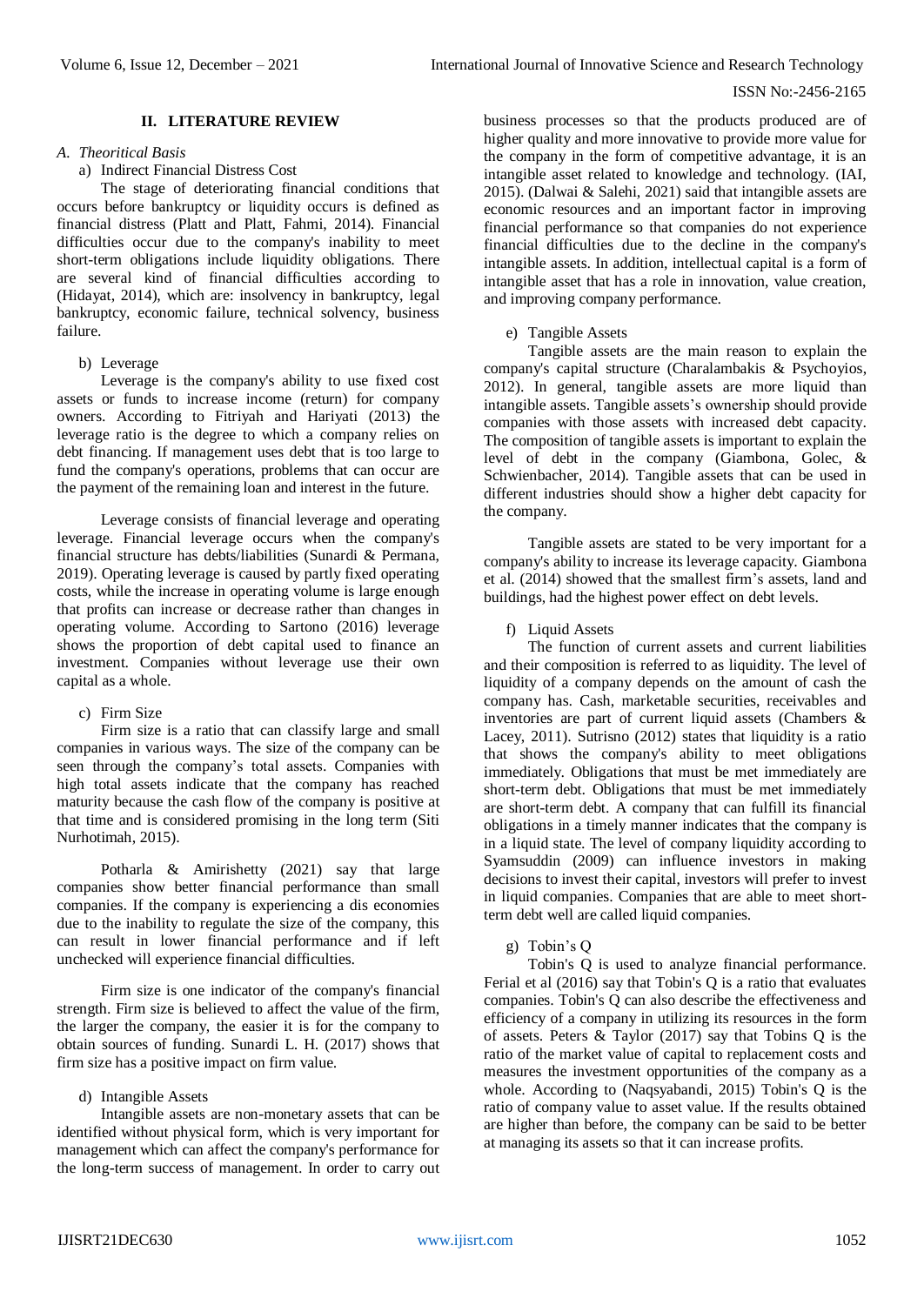Tobin's Q in measuring company value is considered the most appropriate ratio to measure company value because it includes company liabilities, equity capital and even all company assets. A high Tobin's Q value indicates good growth for the company. This is because the market value of the company's assets exceeds the book value of the company's assets, making it more profitable for investors to issue assets to own the company (Pernamasari, 2010).

h) Change in Investment Policy

Investment policy is a financial decision regarding an asset that must be purchased by the firm. These assets are in the form of real assets. Real assets can be tangible assets or intangible assets. Rashid & Saeed (2017) argue that investment policy is an important part of a firm's finances and the value of the firm is determined by investment policy. Investment decisions are divided into long-term and shortterm investment decisions. The firm invests in fixed assets in the hope that the firm will get its funds back. Long-term investment or investment with a payback period of more than one year is often referred to as capital investment or capital budgeting. Capital budgeting has a role for companies because:

- The funds to be issued will be bound in the long term
- Investing in fixed assets involves forecasting future sales results
- The costs for these investments are usually large
- Errors in making investment decisions have a high risk

## *B. Conceptual Framework*

The effect of leverage, firm size, intangible assets, tangible assets, liquid assets, Tobin's Q, change in investment policy as an element of measuring financial distress on the financial condition of a company is a concern for investors who want or continue to invest in a company. Investors need to pay attention to the firm's financial condition whether the company is experiencing financial failure or default. Companies that experience financial distress for a long time can cause the company to go bankrupt, this can also affect the returns expected by investors. Such as Farooq et al., (2021) who conducted a study in which the sample used was 508 non-financial companies in Pakistan for 9 years (2010- 2018). In this study, it is stated that leverage, firm size, intangible assets, tangible assets, liquid assets, Tobin's Q, change in investment policy had a good or even opposite effect on the financial failure of a company. Companies that have bigger and better investment opportunities are in a safer position to protect themselves from financial failure, while high leverage is more vulnerable to circumstances.

Large companies and have good investment policies may be able to survive in financial distress, however, investors must also pay attention to other factors. Companies can take advantage of their tangible assets when needed to save the company from financial distress, but not all companies are able to do so. On the other hand, the availability of liquid assets is also not always relevant to protect companies from financial failure. The conceptual framework can be described as:



Fig. 1: Conceptual Framework

#### *C. Hypothesis Development*

The study reveals that leverage is one of the elements of measuring indirect financial distress cost. Large companies are expected to be able to fulfill their obligations so that there is minimal risk of experiencing financial distress. Levarage measuring the ability of a company to pay debts long term and short term. Companies with low leverage tend to protect the interests of bondholders which can reduce debt financing in the future (Adu-Ameyaw et al., 2021). Distress in the economy is experienced by companies with high leverage. Based on this, the first hypothesis can be formulated as follows:

## **H1: There is an effect of Leverage on Indirect Financial Distress Cost**

In general, a large company size will generate large profits. In addition, the company is also expected to survive if it experiences financial distress. Large companies are considered capable of increasing investment opportunities that result in a greater level of profit. The company's financial performance will be lower when the company is experiencing financial distress. The study conducted by Beaver et al. (2011) stated that firm size is one of the main elements of companies experiencing financial distress (Dunham & Garcia, 2021). However, when a company with a large size experiences financial difficulties, it will incur more costs in dealing with problems as long as the company is experiencing financial distress. Based on this, the second hypothesis can be formulated as follows:

## **H2: There is an effect of Firm Size on Indirect Financial Distress Cost**

One of the important economic resources in improving the company's financial performance is intangible assets. However, companies with high intangible assets can face more financial problems. According to Denis & McKeon (2018), they find that companies have low profitability if the have intangible assets because the company indirectly has to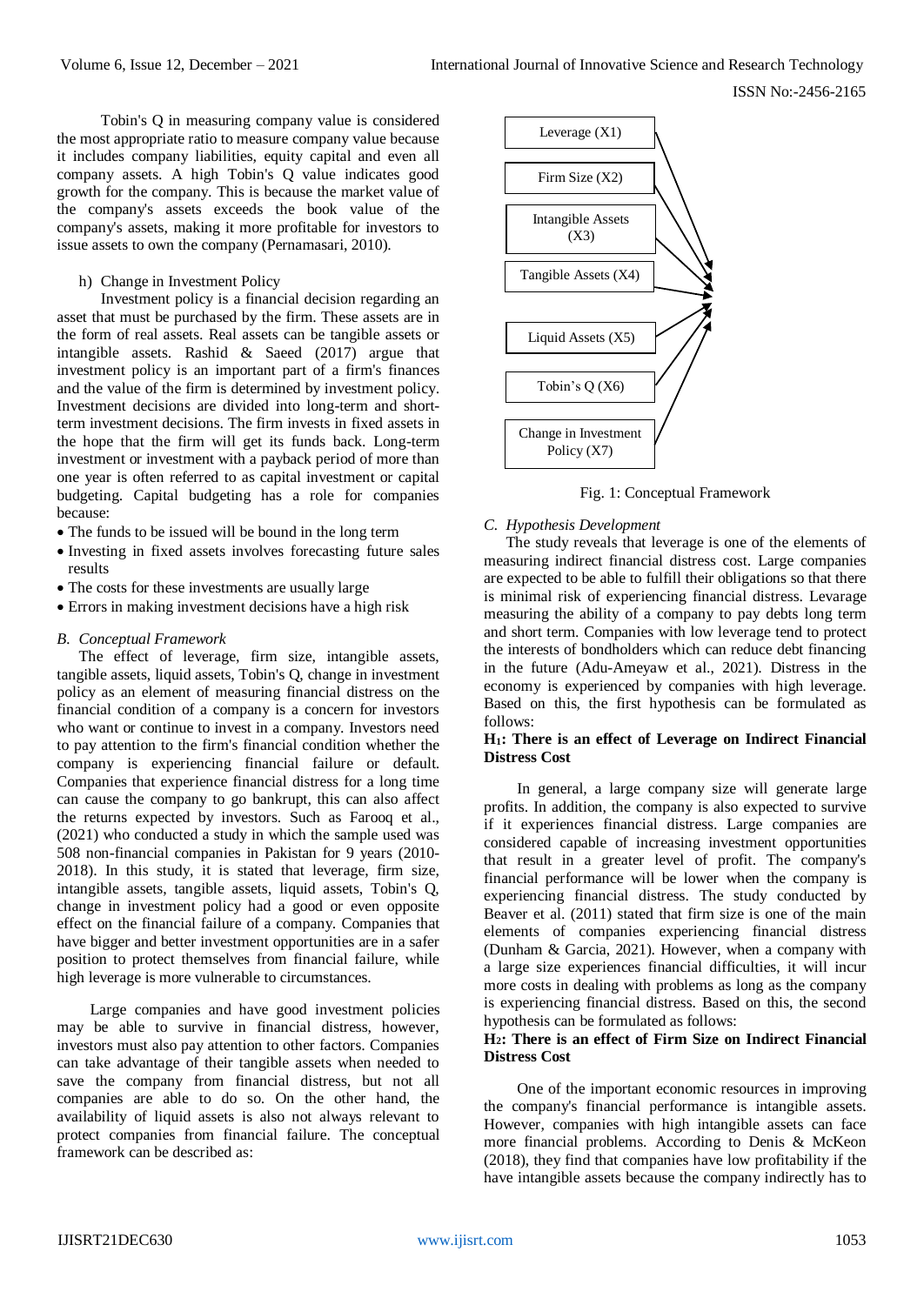charge all assets to reduce the rate of depreciation from time to time (Hartsema et al., 2021). The higher company's intangible assets, the greater the losses obtained by the company. Based on this, the third hypothesis can be formulated as follows:

# **H3: There is an effect of Intangible Assets on Indirect Financial Distress Cost**

Tangible assets are assets that owned by the company that are permanent and can be used for the long term in the company's operational activities. More tangible assets the company has will obtain more external financing because these assets can reduce contractility problems (Osinubi, 2020). Fewer tangible assets the company has, they will face fewer financial problems than those with intangible assets (Mun & Jang, 2019). The higher the tangible assets, the lower the possibility of the company going bankrupt. Based on this, the fourth hypothesis can be formulated as follows:

## **H4: There is an effect of Tangible Assets on Indirect Financial Distress Cost**

Liquidity ratios measuring company's ability to pay short term obligations that are due and unexpected cash needs. Stakeholders prefer companies that have a larger liquidity ratio because it shows that the company is able to pay its short term obligations. Studies conducted suggest that the higher the liquidity assets, the easier it is to overcome financial distress (Tripathy & Uzma, 2020). Based on this, the fifth hypothesis can be formulated as follows:

## **H5: There is an effect of Liquid Assets on Indirect Financial Distress Cost**

Generally, Tobin's Q measures company's performance because it combines company value with accounting value. Companies with high Tobin's Q value are more likely to acquired because high Tobin's Q implies that the market value of the company is better than its replacement value (Irfan et al., 2018), this can indicate that the company is not in financial distress. Based on this, the sixth hypothesis can be formulated as follows:

# **H6: There is an effect of Tobin's Q on Indirect Financial Distress Cost**

Changes in investment policy in a company are one of the things that affect the occurrence of financial distress. These policy changes can cause investors to feel that they do not have the opportunity to profit according to the risk they take. Changes in investment policy can also cause conflicts between shareholders as well as creditors and company owners which can cause creditors to not get their return because the firm is experiencing financial failure (Mariano & Tribó Giné, 2015). Companies made changes to their investment policies during the time of failure, carried out to overcome these financial problems (M. Farooq et al., 2021). Based on this, the seventh hypothesis can be formulated as follows:

**H7: There is an effect of Change in Investment Policy on Indirect Financial Distress Cost**

#### **III. RESEARCH METHOD**

#### *A. Variables and Variable Measurement*

The variables and measurements used in this study aim to determine the relationship between the independent variable and the dependent variable where each measurement is as follows:

| Indirect Financial Distress |  |
|-----------------------------|--|
| Costs                       |  |
| (Y)                         |  |

| Variables                                              | Measurement                         | Reference          |  |
|--------------------------------------------------------|-------------------------------------|--------------------|--|
| Indirect                                               | $GRS_{sector} - GRS_{firm}$         |                    |  |
| Financial                                              | Description:                        | Farooq et al.,     |  |
| <b>Distress</b>                                        | The diference between sector sales  | 2021               |  |
| Cost                                                   | growth and company sales growth     |                    |  |
| Leverage                                               | total liabilities/total assets      | Doğan, (2013)      |  |
| Firm Size                                              | Log of total assets                 | Doğan, (2013)      |  |
| Intangible                                             | (total market value/booked value of | Farooq et al.,     |  |
| Assets                                                 | assets $*100$                       | 2021               |  |
| Tangible                                               | (net fixed assets/total assets)*100 | Farooq et al.,     |  |
| Assets                                                 |                                     | 2021               |  |
| Liquid                                                 | Liquid assets/total assets          | Thoa et al., 2020  |  |
| Assets                                                 |                                     |                    |  |
| Tobin's O                                              | (market value of equity+debt)/total | Dzahabiyya et al., |  |
|                                                        | assets                              | 2020               |  |
| Change in                                              | (net retained cash/fixed)           |                    |  |
| Investment                                             | assets+intangible assets+current    | Farooq et al.,     |  |
| Policy                                                 | assets $)*100$                      | 2021               |  |
| $T_{\alpha}$ kla 1. Vanjaklaa and Vanjakla Maaannamant |                                     |                    |  |

#### Table 1: Variables and Variable Measurement

# *B. Sampling Method*

The data collection method that will be used in this study is a secondary data collection method. The sources of data in this study were obtained from the Indonesia Stock Exchange website and the websites of each sampled company.

| Description                                                                                          | Number of<br>Companies |
|------------------------------------------------------------------------------------------------------|------------------------|
| Manufacturing companies listed on the<br>IDX (Indonesian Stock Exchange) for the<br>period 2015-2020 | 196                    |
| Manufacturing companies that do not<br>have intangible assets                                        | (141)                  |
| Companies that do not meet the criteria                                                              | (38)                   |
| Number of companies used as research<br>objects                                                      | 17                     |

Table 2: Sampling Method

#### *C. Research Regression Model*

The research method in accordance with the title of this research can be described systematically as follows: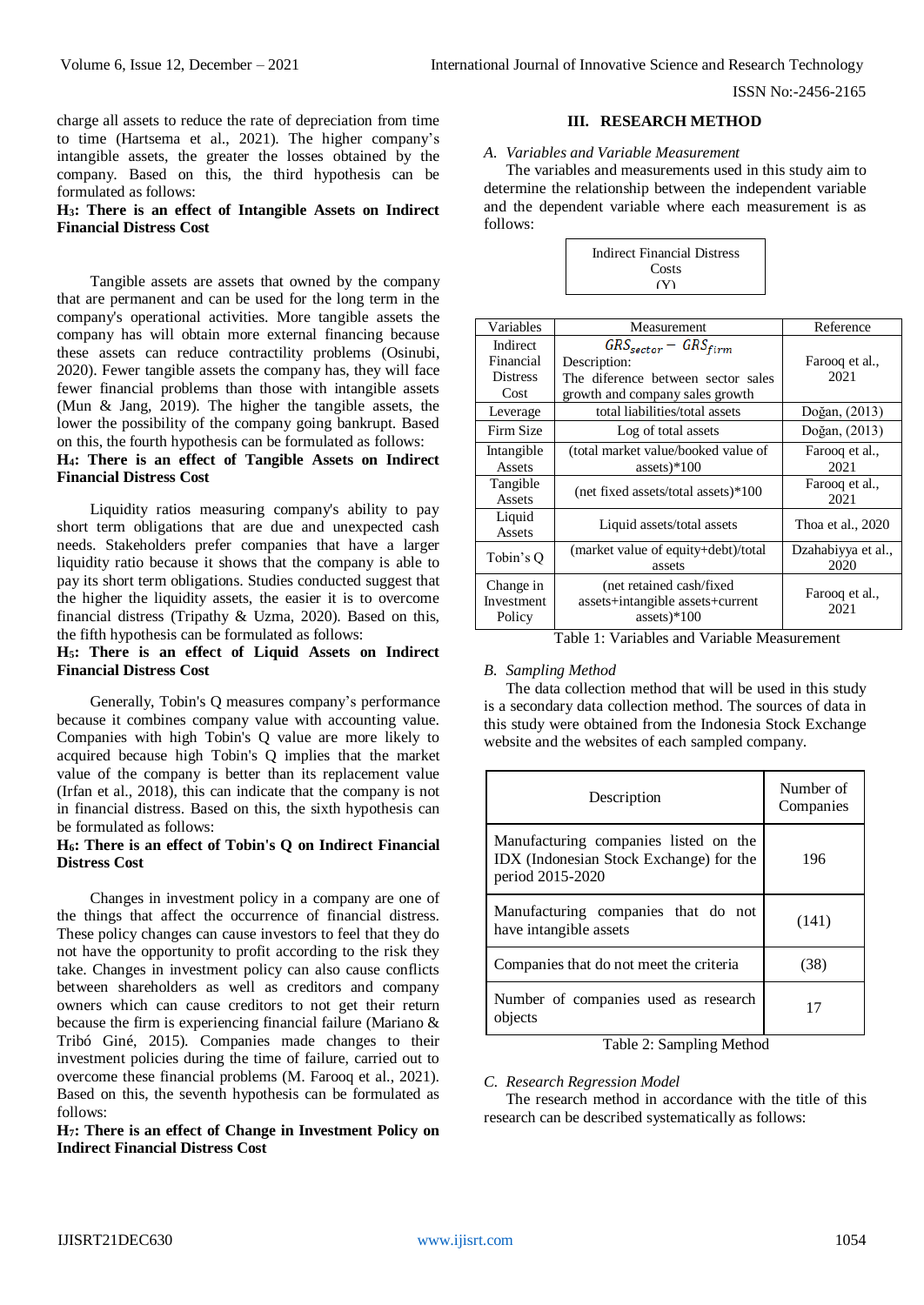CFD = 2.880593 – 0.216297LEV – 0.228891SIZE – 0.036744TQ + 0.000498INTANG + 0.002251TANG – 0.016439LA – 0.002748INV

| Where:        |                                      |
|---------------|--------------------------------------|
| <b>CFD</b>    | $=$ Indirect Financial Distress Cost |
| <b>LEV</b>    | $=$ Leverage                         |
| <b>SIZE</b>   | $=$ Firm Size                        |
| TO            | $=$ Tobin's Q                        |
| <b>INTANG</b> | $=$ Intangible Assets                |
| <b>TANG</b>   | $=$ Tangible Assets                  |
| LA            | $=$ Liquid Assets                    |
| <b>INV</b>    | $=$ Change in Investment Policy      |
|               |                                      |

The results of the regression model testing stages in this study, namely:

Based on the Chow test and Hausman test, the results show that the chi-square cross-section's probability is 0.0000 < 0.05 so it means that the correct model to be used in this study is the fixed effect. Since the model chosen is a fixed effect model, further testing is needed using the Hausman test to test whether to use a random effect or fixed effect model. Then, further results show that the cross-section statistic's probability is  $0.0000 < 0.05$ , so fixed effect is the decision obtained.

| <b>Test Summary</b>      | <b>Probability</b> |
|--------------------------|--------------------|
| Cross-section F          | 0.0000             |
| Cross-section chi-square | 0.0000             |
| Cross-section fixed      | 0.0000             |
|                          |                    |

Table 3: Research Regression Model

Source: Data processed using E-views

The results showed that the probability value of the Fstatistic was 0.000000 <0.05 so that H0 was rejected. Thus the results of the analysis in this study indicate that together the independent variables namely Leverage, Firm Size, Tobin's Q, Intangible Assets, Tangible Assets, Liquid Assets and Changes in Investment Policy have an influence on Indirect Financial Distress Cost so that the regression model is feasible to use in this research.

The results also show that the adjusted  $\mathbb{R}^2$  value is 0.483290. This states that the independent variables, namely Leverage, Firm Size, Tobin's Q, Intangible Assets, Tangible Assets, Liquid Assets and Changes in Investment Policy are able to explain the variation of the Indirect Financial Distress Cost of 48.3290% and the remaining 51.6710% explains that the Indirect Financial Distress Cost can be influenced by other factors not included in this model. Therefore, there is a weak relationship between Leverage, Firm Size, Tobin's Q, Intangible Assets, Tangible Assets, Liquid Assets and Changes in Investment Policy on Indirect Financial Distress Cost.

# *D. Data Analysis Method*

a) Descriptive Statisctical Analysis

Descriptive statistical analysis aims to provide explanations and descriptions, including data presentation

with the aim of summarizing the data so that they can be easily understood. This analysis was conducted to calculate the average variation (mean) and standard deviation of each dependent variable, namely indirect financial distress cost as the dependent variable as well as leverage, firm size, intangible assets, tangible assets, liquid assets, Tobin's Q, and change in investment policy as an independent variable.

b) T-test (Individual)

This t-test was conducted to measure whether the independent variable had a significant effect on the dependent variable. The hypotheses used in this test are:

H0: The independent variable has no effect on the dependent variable.

Ha: The independent variable has an influence on the dependent variable.

With the decision making criteria of T-test:

a. If sig. probability  $t < 0.05$ ,  $H_0$  is rejected

b. If sig. probability  $t > 0.05$ , H<sub>0</sub> is accepted

## **IV. RESULTS AND DISCUSSION**

#### *A. Descriptive Statistical Analysis*

Based on Descriptive Analysis Test, there are interpretations which are explained as follows:

Indirect Financial Distress Cost (IFDC) has -0.000525 as mean and 0.126340 as standard deviation. The maximum value of IFDC is 0.352100 which is owned by PT Indal Aluminum Industry Tbk in 2017 and the minimum value is - 0.494300 which is owned by PT. Indal Aluminum Industry Tbk in 2015.

Leverage (LEV) has 0.444761 as mean and 0.200102 as standard deviation. The maximum value of LEV is 0.819700 which is owned by PT Indal Aluminum Industry Tbk in 2015 and the minimum value is 0.073100 which is owned by PT Semen Baturaja (Persero) Tbk in 2015.

Firm Size (SIZE) has 12.68687 as average and 0.60884 as standard deviation. The maximum value of the LEV of 13.90200 is owned by PT Semen Indonesia (Persero) Tbk in 2019 and the minimum value of 11,58430 which is owned by PT Champion Pacific Indonesia Tbk in 2015.

Tobins'Q (TQ) has 1.567208 as mean and 1.298072 as standard deviation. The maximum value of TQ is 8,778900 which is owned by PT Semen Indonesia (Persero) Tbk in 2016 and the minimum value is 0.518300 which is owned by PT Tunas Alfin Tbk in 2019.

Intangible Assets (INTANG) has 125.3924 as mean and 137.0034 as standard deviation. The maximum value of INTANG is 839,7036 which is owned by PT Semen Baturaja (Persero) Tbk in 2016 and the minimum value is 9,290400 which is owned by PT Steel Pipe Industry of Indonesia Tbk in 2018.

Tangible Assets (TANG) has 49.85526 as mean and 19.71886 as standard deviation. The maximum value of TANG is 106,4677 which is owned by PT Semen Baturaja (Persero) Tbk in 2016 and the minimum value is 16,06290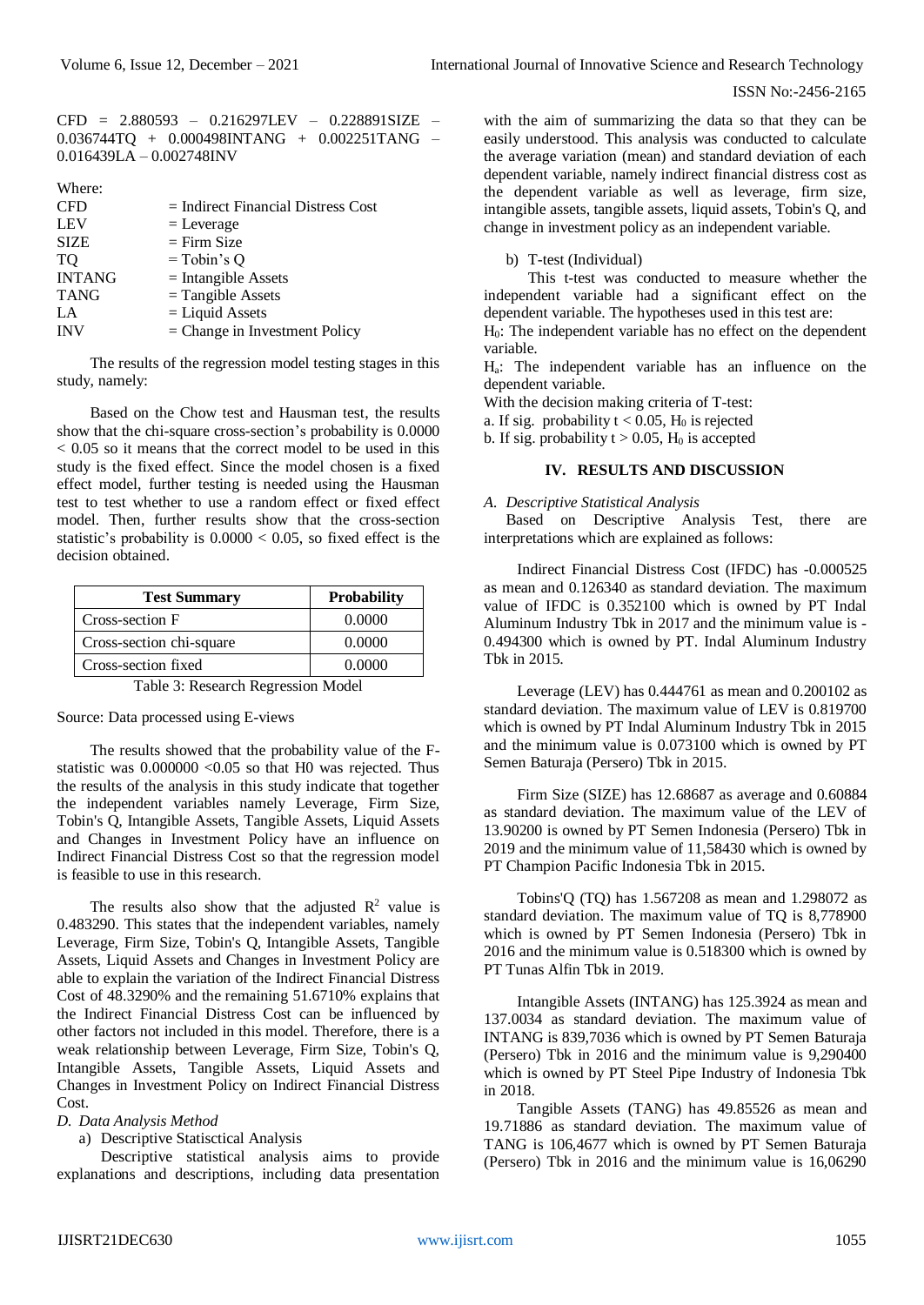which is owned by PT Champion Pacific Indonesia Tbk in 2016.

Liquid Assets (LA) has 0.483394 as mean and 0.425920 as standard deviation. The maximum value of LA is 4.342800 which is owned by PT Charoen Pokphand Indonesia Tbk in 2020 and the minimum value is 0.123500 which is owned by PT Solusi Bangun Indonesia Tbk in 2016.

Change in Investment Policy (CINV) has 24,25955 as mean and 16,61721 as standard deviation. The maximum value of CINV is 62.43480 owned by PT Charoen Pokphand Indonesia Tbk in 2019 and the minimum value is 0.660000 which is owned by PT Fajar Surya Wisesa Tbk in 2015.

| Mean        | Max      | Min         | Std. Dev |
|-------------|----------|-------------|----------|
| $-0.000525$ | 0.352100 | $-0.494300$ | 0.126340 |
| 0.444761    | 0.819700 | 0.073100    | 0.200102 |
| 12.68687    | 13.90200 | 11.58430    | 0.600884 |
| 1.567208    | 8.778900 | 0.518300    | 1.298072 |
| 125.3924    | 839.7036 | 9.290400    | 137.0034 |
| 49.85526    | 106.4677 | 16.06290    | 19.71886 |
| 0.483394    | 4.342800 | 0.123500    | 0.425920 |
| 24.25955    | 62.43480 | 0.660000    | 16.61721 |
|             |          |             |          |

Table 4: Descriptive Statistical Analysis

Source: Data Processed using E-views

# *B. Hypothesis Test (T-test)*

There are interpretations for T-test results which are explained as follows:

## **H1: There is an effect of Leverage on Indirect Financial Distress Cost**

The results of statistical tests show that Leverage (LEV) has a T-statistic probability value of  $0.0096 \le 0.05$  (alpha 5%). The results of this study conclude that there is a negative and significant effect (coefficient -0.216297) between Leverage on Indirect Financial Distress Cost. This is not in line with the research conducted by Farooq et al., 2021 which states that leverage has a significant positive relationship with Indirect Financial Distress Cost. The inconsistent results are caused by the leverage value of each company in the basic and chemical industry sectors which tend to be stable every year. High leverage will cause distress in the company's economy. High leverage with low financial distress is caused by companies that rely on their fixed assets which can be guaranteed so that it has a negative impact.

# **H2: There is an effect of Firm Size on Indirect Financial Distress Cost**

Statistical test results show Firm Size (SIZE) has a Tstatistic probability value of  $0.20 > 0.05$  (alpha 5%). The results of this study conclude that there is no influence between Firm Size on Indirect Financial Distress Cost. This is in line with research conducted by Farooq et al., 2021 which states that firm size is found to have no effect on financial distress costs. When the company has high total assets, the burden that arises is also greater. This is different from the basic and chemical industry sector companies in Indonesia which are still in the category of large companies

but the assets owned by the companies tend to be good during the study period.

# **H3: There is an effect of Intangible Assets on Indirect Financial Distress Cost**

Statistical test results show Intangible Asset (INTANG) has a T-statistic probability value of  $0.4401 > 0.05$  (alpha 5%). The results of this study conclude that there is no influence between Intangible Assets on Indirect Financial Distress Cost. This is not in line with the research conducted by Farooq et al., 2021 on the results of the analysis showing that there is a significant positive influence between intangible assets and Indirect Financial Distress Cost. This discrepancy is caused by the number of intangible assets in basic and chemical industrial sector companies that are not high so that it can be a benefit for the company because if the company has a high number of intangible assets it can make the company have a bad image so that the company can experience financial distress. in the future. Intangible assets owned by the company have no effect on the level of sales growth. Intangible assets do not have a physical form so that high intangible assets will have uncertainty in the future.

## **H4: There is an effect of Tangible Assets on Indirect Financial Distress Cost**

Statistical test results show Tangible Asset (TANG) has a T-statistic probability value of  $0.3177 > 0.05$  (alpha 5%). The results of this study conclude that there is no influence between Tangible Assets on Indirect Financial Distress Cost. This is not in line with the research conducted by Farooq et al., 2021 which states that tangible assets show a significant positive relationship with Indirect Financial Distress Cost. The high value of company assets in the basic and chemical industry sectors in Indonesia is still stable and tends to increase so that the value of tangible assets is low. The higher the tangible assets, the lower the possibility of the company going bankrupt.

# **H5: There is an effect of Liquid Assets on Indirect Financial Distress Cost**

The results of statistical testing show that Liquid Assets (LA) has a T-statistic probability value of  $0.0000 < 0.05$ (alpha 5%). The results of this study conclude that there is a negative and significant effect (coefficient -0.016439) between Liquid Assets and Indirect Financial Distress Cost. This is in line with research conducted by Farooq et al., 2021 which states that liquidity shows a negative and significant effect on financial distress costs. This effect shows an inverse relationship by revealing that a decrease in the level of the company's liquidity position will increase financial distress, because the company is not in a position to commit when it matures. Companies with short liquidity levels cannot meet their short-term, medium-term and long-term obligations so that failure to fulfill these commitments increases financial distress.

## **H6: There is an effect of Tobin's Q on Indirect Financial Distress Cost**

Statistical test results show Tobin's Q (TQ) has a Tstatistic probability value of  $0.5638 > 0.05$  (alpha 5%). The results of this study conclude that there is no influence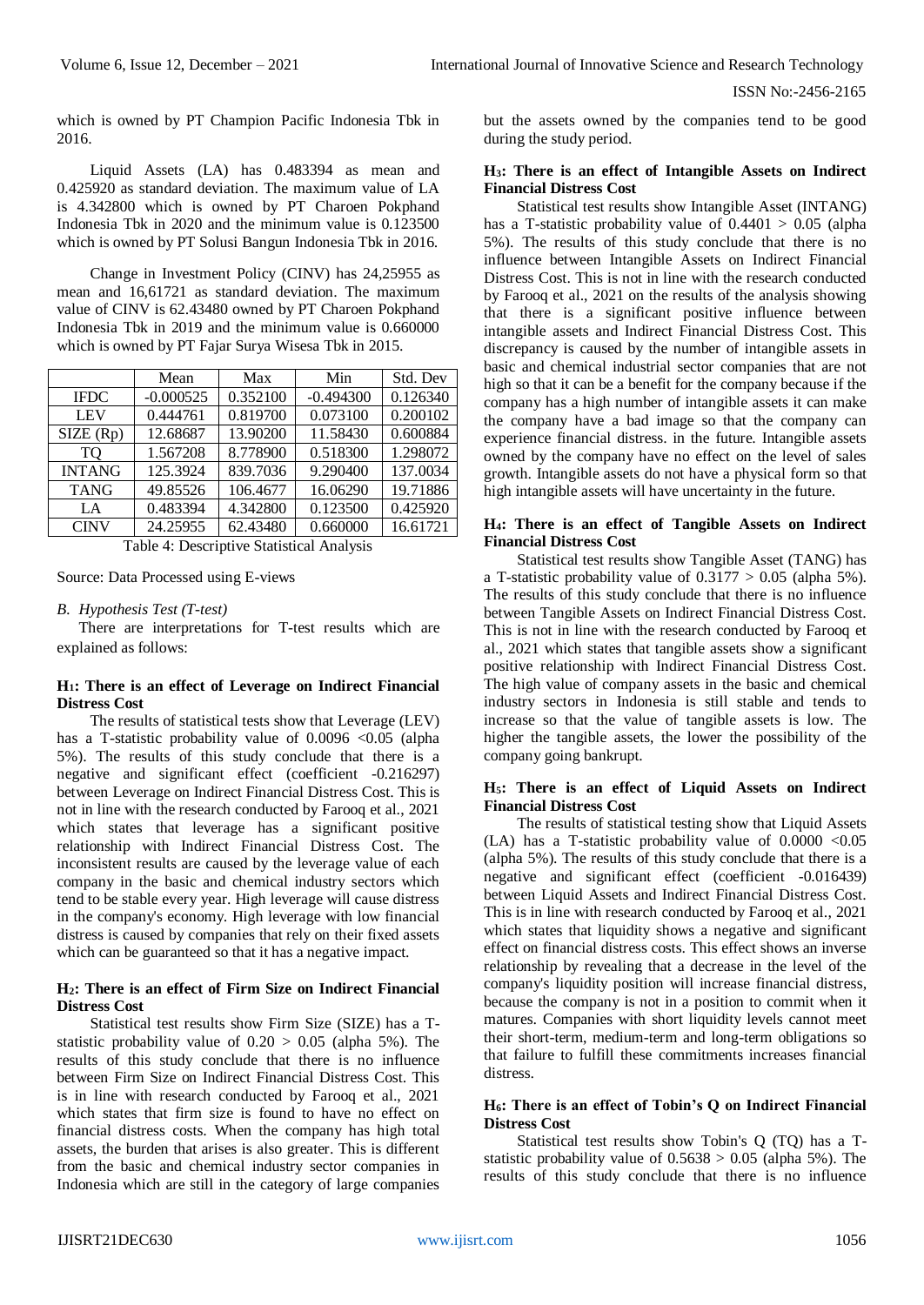between Tobin's Q on Indirect Financial Distress Cost. This is not in line with the research conducted by Farooq et al., 2021 which states that Tobin's Q has a significant direct relationship with Indirect Financial Distress Cost. The higher the market value of the company, the better the company will be able to deal with adverse conditions, therefore, the lower the distress cost.

## **H7: There is an effect of Change in Investment Policy on Indirect Financial Distress Cost**

Statistical test results show Change in Investment Policy (CINV) has a T-statistic probability value of  $0.3526 >$ 0.05 (alpha 5%). The results of this study conclude that there is no influence between Change in Investment Policy on Indirect Financial Distress Cost. This is not in line with the research conducted by Farooq et al., 2021 which states that change in investment policy shows a significant positive relationship with Indirect Financial Distress Cost. Changes in investment policy can cause investors to feel that they do not have the opportunity to earn profits in accordance with the risks to be borne. It is also based on financial decisions that are influenced by intangible assets and tangible assets for long-term and short-term investment changes.

|                         | Dependent Variable |             |                             |
|-------------------------|--------------------|-------------|-----------------------------|
| Independent<br>Variable | <b>IFDC</b>        |             |                             |
|                         | Coefficient        | Probability | Conclusion                  |
| Constant                | 2.880593           |             |                             |
| <b>LEV</b>              | $-0.216297$        | 0.0096      | <b>Significant Negative</b> |
| <b>SIZE</b>             | $-0.228891$        | 0.2020      | Not significant             |
| <b>TQ</b>               | $-0.036744$        | 0.5638      | Not significant             |
| <b>INTANG</b>           | 0.000498           | 0.4401      | Not significant             |
| <b>TANG</b>             | 0.002251           | 0.3177      | Not significant             |
| LA                      | $-0.016439$        | 0.0000      | <b>Significant Negative</b> |
| <b>CINV</b>             | 0.000404           | 0.3526      | Not significant             |

Table 5: Hypothesis Test (T-test)

Source: Data processed using E-views

# **V. CONCLUSION AND SUGGESTION**

This study aims to analyze the effect of leverage, firm size, Tobins' O, intangible assets, tangible assets, liquid assets, and change in investment policy on indirect financial distress costs in basic and chemical industry companies listed on the Indonesia Stock Exchange in 2015 -2020. Based on the results of the study, it can be concluded that leverage and liquid assets have a significant negative effect on indirect financial distress costs. However, the results also show that firm size, Tobins' Q, intangible assets, tangible assets, and change in investment policy do not show a significant effect on indirect financial distress costs.

Based on the results of this study, there are benefits that can be taken by financial managers as implications for consideration in making decisions and policies at the company as well as considerations for further researchers. Here are some of these implications:

#### For Companies

The research findings suggest several implications. Management in making decisions need to pay attention to the determinants of indirect financial distress costs, namely leverage and liquid assets. The more companies use leverage in their company operations, the higher the likelihood that the company will be affected by financial difficulties. The decrease in the level of the company's liquid assets increases the possibility of the company experiencing financial difficulties so that companies must pay attention to liquid assets. Second, the results can provide an early signal as a sign to managers to save the company from financial distress. Companies that experience financial distress are considered unable to meet future payments so that they can reduce the value of the company which then has the potential to experience bankruptcy. When a decrease in the level of the company's liquidity position will increase financial distress, the company is not in a position to commit when it matures. Third, can guide company managers to design financial policies to maintain adequate levels of leverage, liquidity and profitability to ensure smooth business operations and company viability.

• For Investors

Investors can calculate indirect financial distress costs before making investment decisions in the company. This will help investors to make more rational investment decisions in the future. When an increase in the level of the company's liquidity position will reduce financial distress, the company is in a position to commit when it matures. Low leverage will have a tendency not to cause financial distress at that time investors can invest in companies in these conditions. Leverage can be referred to as a financial indicator that measures the funds obtained by the company through debt. The use of excess debt is not a good thing because it can reduce the profits earned by the company. In other words, an increasing leverage value indicates a greater investment risk, while a low leverage value indicates a smaller investment risk.

Based on the results of the research, this study has several limitations which are: this study only examines companies in the basic and chemical industrial sector in Indonesia, the number of companies is limited and too few so that they are lacking in getting information. Future research is expected to add other research variables and add companies in other sectors so that the data used can interpret indirect financial distress costs as a whole. Examples of independent variables that can be used include firm age and stock return (Widarwati & Sartika, 2019) and expected earnings growth (Bulot et al., 2014).

## **REFERENCES**

[1.] Adu-Ameyaw, E., Danso, A., Acheampong, S., & Akwei, C. (2021). Executive bonus compensation and financial leverage: do growth and executive ownership matter? *International Journal of Accounting and Information Management*, *29*(3), 392–409. <https://doi.org/10.1108/IJAIM-09-2020-0141>